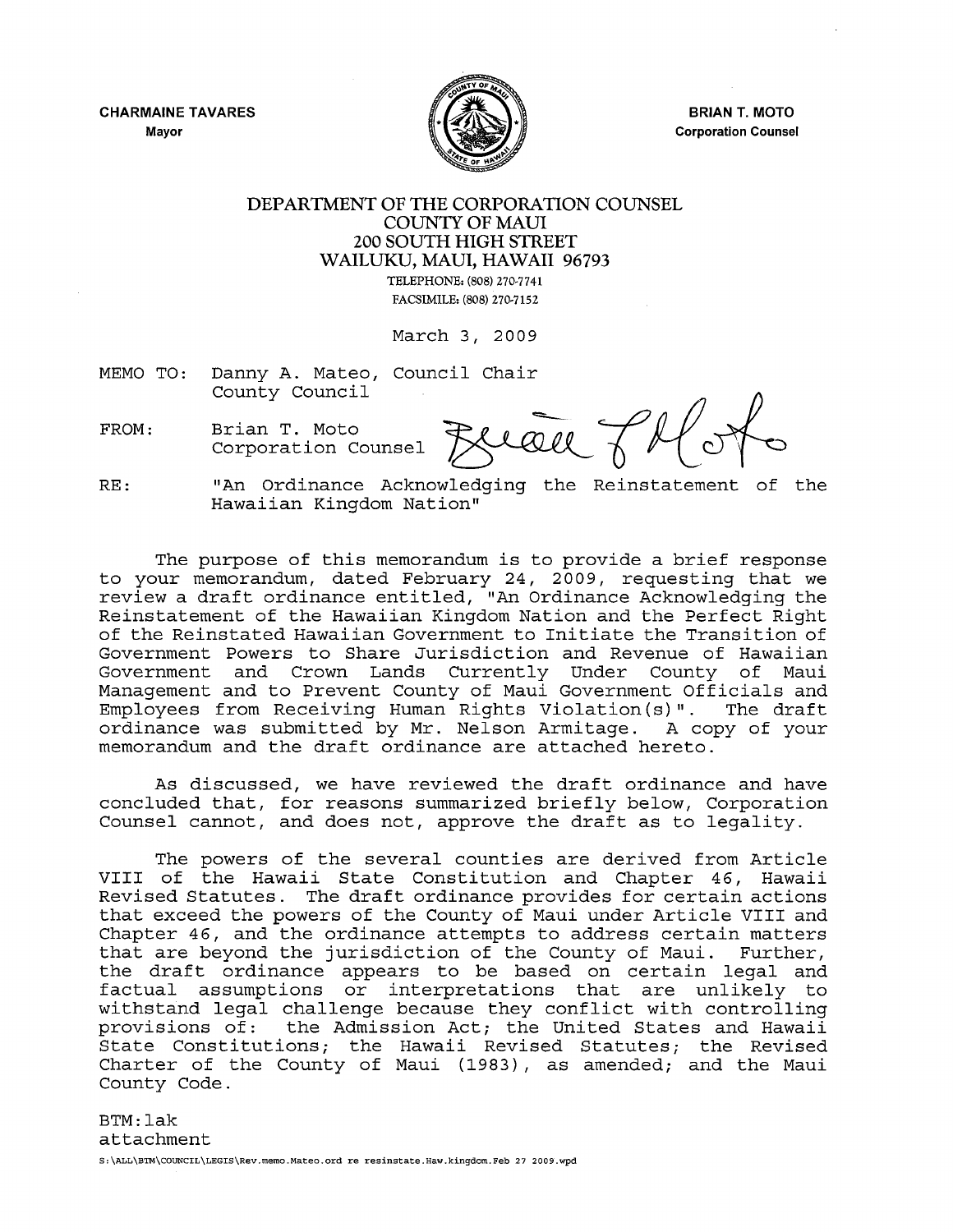Council Chair Danny A. Mateo

Vice-Chair Michael J. Molina

Council Members Gladys C. Baisa Jo Anne Johnson Sol P. Kaho'ohalahala Bill Kauakea Medeiros Wayne K. Nishiki Joseph Pontanilla Michael P. Victorino



Director of Council<sup>i</sup>Services Ken Fukuoka

요즘

**COUNTY COUNCIL 1:25** 13 13 23

,'.'. .' --.f!

COUNTY OF MAUl 200 S. HIGH STREET WAILUKU, MAUl, HAWAII 96793 www.mauicountv,gov/council

February 24, 2009

MEMO TO: FRO M: Brian Moto Corporate Counsel Danny A. Ma

Council Chair

SUBJECT: AN ORDINANCE ACKNOWLEDGING THE REINSTATEMENT OF THE HAWAIIAN KINDOM NATION

Attached for your review is a draft Ordinance, entitled "An Ordinance Acknowledging the Reinstatement of the Hawaiian Kingdom Nation and the Perfect Right of the Reinstated Hawaiian Government to Initiate the Transition of Government Powers to Share Jurisdiction and Revenue of Hawaiian Government and Crown Lands Currently Under County of Maui Management and to Prevent County of Maui government Officials and Employees From Receiving Human Rights Violation(s)," received from Mr. Nelson Armitage.

Please review and advise if any futher action is required. If your schedule permits, would you be able to meet with me on Friday, February 27, 2009? Please contact my office at (808)270-7678 to schedule a meeting.

Thank you for your time on the matter.

cht

Attachment Doc090224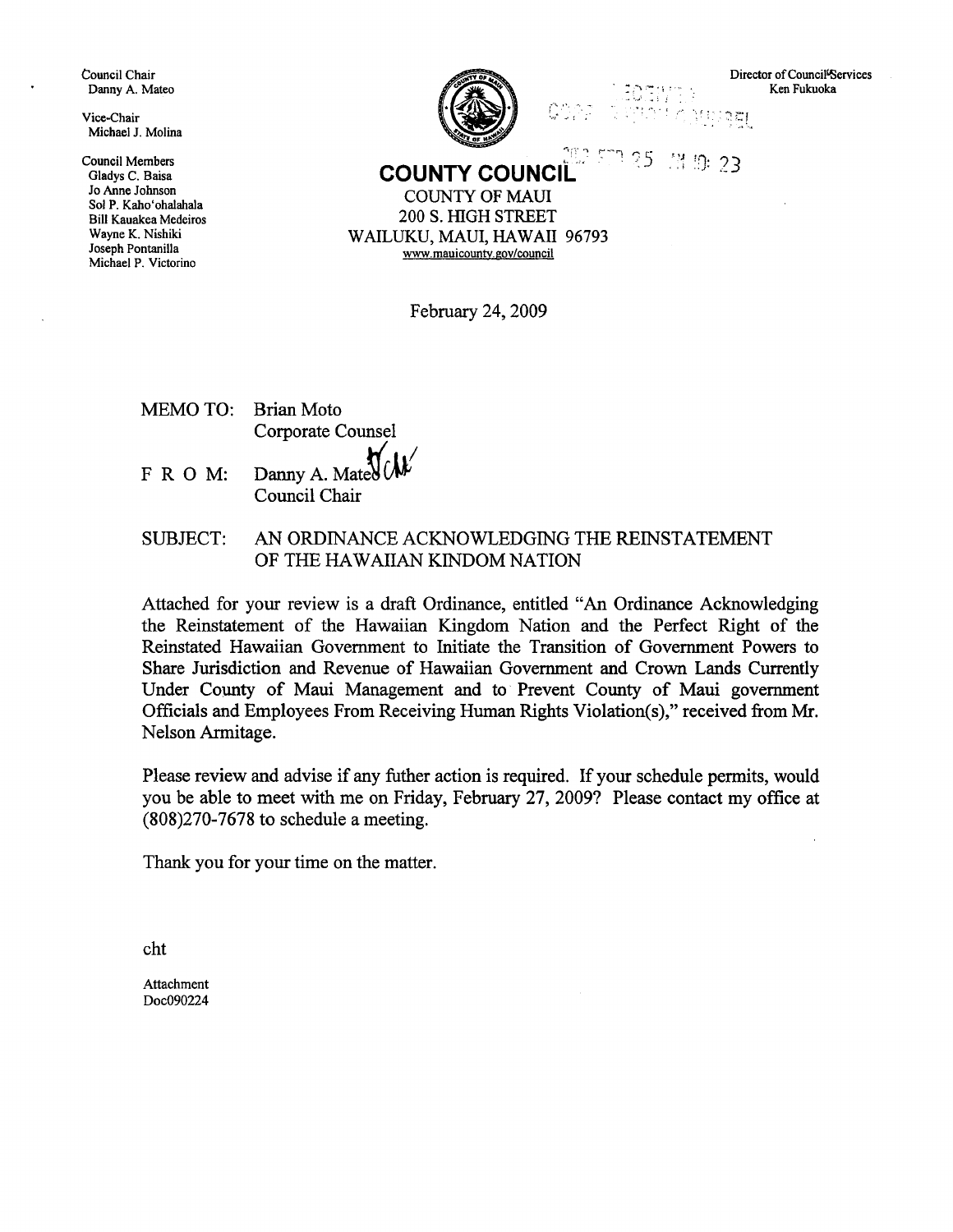BILL NO. \_

#### ORDINANCE NO. \_

**AN ORDINANCE ACKNOWLEDGING THE REINSTATEMENT OF THE HAWAIIAN KINGDOM NATION AND THE PERFECT RIGHT OF THE REINSTATED HAWAIIAN GOVERNMENT TO INITIATE THE TRANSITION OF GOVERNMENT POWERS TO SHARE JURISDICTION AND REVENUE OF HAWAIIAN GOVERNMENT AND CROWN LANDS CURRENTLY UNDER COUNTY OF MAUl MANAGEMENT AND TO PREVENT COUNTY OF MAUl GOVERNMENT OFFICIALS AND EMPLOYEES FROM RECEIVING HUMAN<sup>-</sup> RIGHTS VIOLATION(S).**

### **BE IT ORDAINED BY THE COUNCIL OF THE COUNTY OF MAUl:**

**SECTION** 1. This Council acknowledges the importance and the application of international law. In U.S. Public Law 103-150, the United States federal government admitted it violated international law when it participated in the 1893 overthrow of the Kingdom of Hawai'j and its lawful government. By authorizing Act 359 in 1993, the State of Hawaii acknowledged and recognized the right of the native Hawaiian people to be governed by a sovereign nation of their own choosing.

**SECTION** 2. This Council acknowledges the reinstated Hawaiian Kingdom and the perfect right possessed by the Hawaiian people to reinstate their sovereign nation and government without the involvement of the United States of America, the corporate State of Hawaii and the County of Maui.

**SECTION 3.** This Council acknowledges the legal consequences of the 1893 overthrow and supports further diplomatic efforts with the reinstated Hawaiian Kingdom.

**SECTION** 4. In anticipation of the resolution of the legal concerns between the United States federal government and the reinstated Hawaiian Kingdom government, no restrictions shall be placed by the County of Maui upon the Government Authorized. Exercises (GAE) of the reinstated Kingdom of Hawai'i. These exercises include, but are not limited to the right to travel, to conduct business and reclamation of Hawaiian Government lands and Crown lands, etc.

**SECTION 5.** The real property, properly identified as Hawaiian Government lands and Crown lands, are reserved to the reinstated Kingdom of Hawai'i. Such lands that are currently under the management of the county government shall be administered under the shared jurisdiction of the County of Maui and the reinstated Kingdom of Hawai'i.